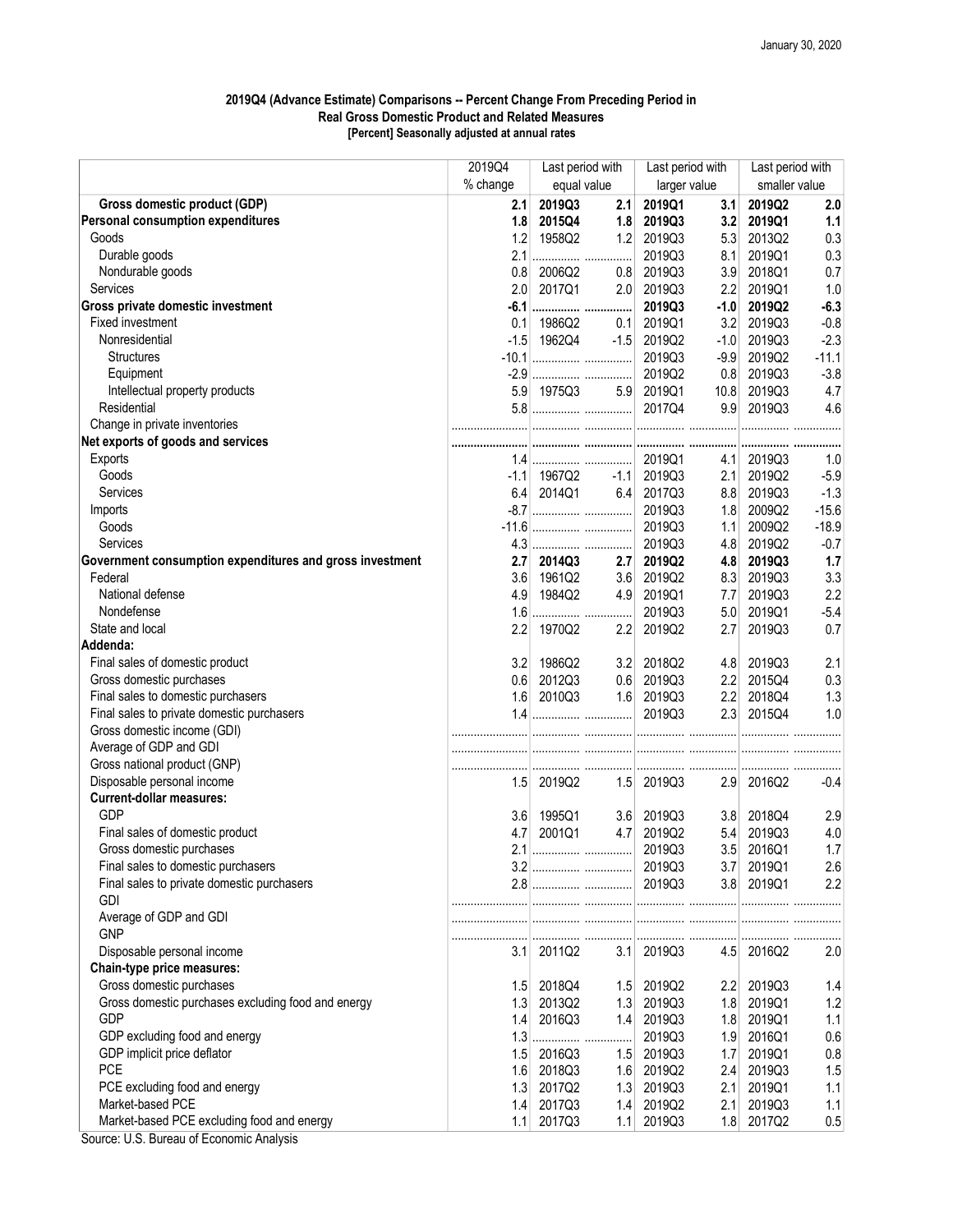## 2019Q4 (Advance Estimate) Comparisons -- Contributions to Percent Change in Real Gross Domestic Product

| 2019Q4       |             |                                                                                            | Last period with             |         | Last period with |         |
|--------------|-------------|--------------------------------------------------------------------------------------------|------------------------------|---------|------------------|---------|
| contribution | equal value |                                                                                            | larger value                 |         | smaller value    |         |
|              |             |                                                                                            |                              |         |                  |         |
| 2.1          | 2019Q3      | 2.1                                                                                        | 2019Q1                       | 3.1     | 2019Q2           | 2.0     |
|              |             |                                                                                            |                              |         |                  |         |
|              | 2015Q4      | 1.20                                                                                       | 2019Q3                       | 2.12    | 2019Q1           | 0.78    |
|              |             |                                                                                            | 2019Q3                       | 1.09    | 2013Q2           | 0.07    |
|              |             |                                                                                            | 2019Q3                       | 0.56    | 2019Q1           | 0.02    |
| 0.11         | 2018Q1      | 0.11                                                                                       | 2019Q3                       | 0.53    | 2016Q4           | 0.00    |
|              | 1969Q3      | 0.94                                                                                       | 2019Q3                       | 1.02    | 2019Q1           | 0.46    |
|              |             |                                                                                            | 2019Q3                       | $-0.17$ | 2019Q2           | $-1.16$ |
| 0.01         |             |                                                                                            | 2019Q1                       | 0.56    | 2019Q3           | $-0.14$ |
| $-0.20$      | 1992Q1      | $-0.20$                                                                                    | 2019Q2                       | $-0.14$ | 2019Q3           | $-0.31$ |
| $-0.30$      | 2019Q3      | $-0.30$                                                                                    | 2019Q1                       | 0.12    | 2019Q2           | $-0.36$ |
| $-0.17$      | 1991Q2      | $-0.17$                                                                                    | 2019Q2                       | 0.05    | 2019Q3           | $-0.22$ |
| 0.27         | 2017Q1      | 0.27                                                                                       | 2019Q1                       | 0.48    | 2019Q3           | 0.22    |
|              |             |                                                                                            | 2017Q4                       | 0.37    | 2019Q3           | 0.17    |
|              |             |                                                                                            | 2019Q3                       | $-0.03$ | 2018Q2           | $-1.20$ |
|              |             |                                                                                            | 2009Q2                       | 2.39    | 2019Q3           | $-0.14$ |
| 0.17         | 1981Q4      | 0.17                                                                                       | 2019Q1                       | 0.49    | 2019Q3           | 0.11    |
|              |             |                                                                                            | 2019Q3                       | 0.17    | 2019Q2           | $-0.48$ |
|              | 2017Q1      | 0.25                                                                                       | 2017Q3                       | 0.36    | 2019Q3           | $-0.05$ |
|              |             |                                                                                            | 2009Q2                       | 2.24    | 2019Q3           | $-0.26$ |
| 1.44         |             |                                                                                            | 2009Q2                       | 2.19    | 2019Q3           | $-0.13$ |
|              | 2017Q4      | $-0.12$                                                                                    | 2019Q2                       | 0.02    | 2019Q3           | $-0.13$ |
|              |             |                                                                                            | 2019Q2                       | 0.82    | 2019Q3           | 0.30    |
|              | 1978Q3      | 0.23                                                                                       | 2019Q2                       | 0.53    | 2019Q3           | 0.22    |
| 0.19         |             |                                                                                            | 2019Q1                       | 0.29    | 2019Q3           | 0.09    |
|              | 2015Q2      | 0.04                                                                                       | 2019Q3                       | 0.13    | 2019Q1           | $-0.15$ |
| 0.23         | 2007Q2      | 0.23                                                                                       | 2019Q2                       | 0.29    | 2019Q3           | 0.08    |
|              |             | 1.20<br>0.26<br>0.15<br>0.94<br>0.21<br>$-0.08$<br>0.25<br>$-0.12$<br>0.47<br>0.23<br>0.04 | Last period with<br>1.48<br> |         |                  |         |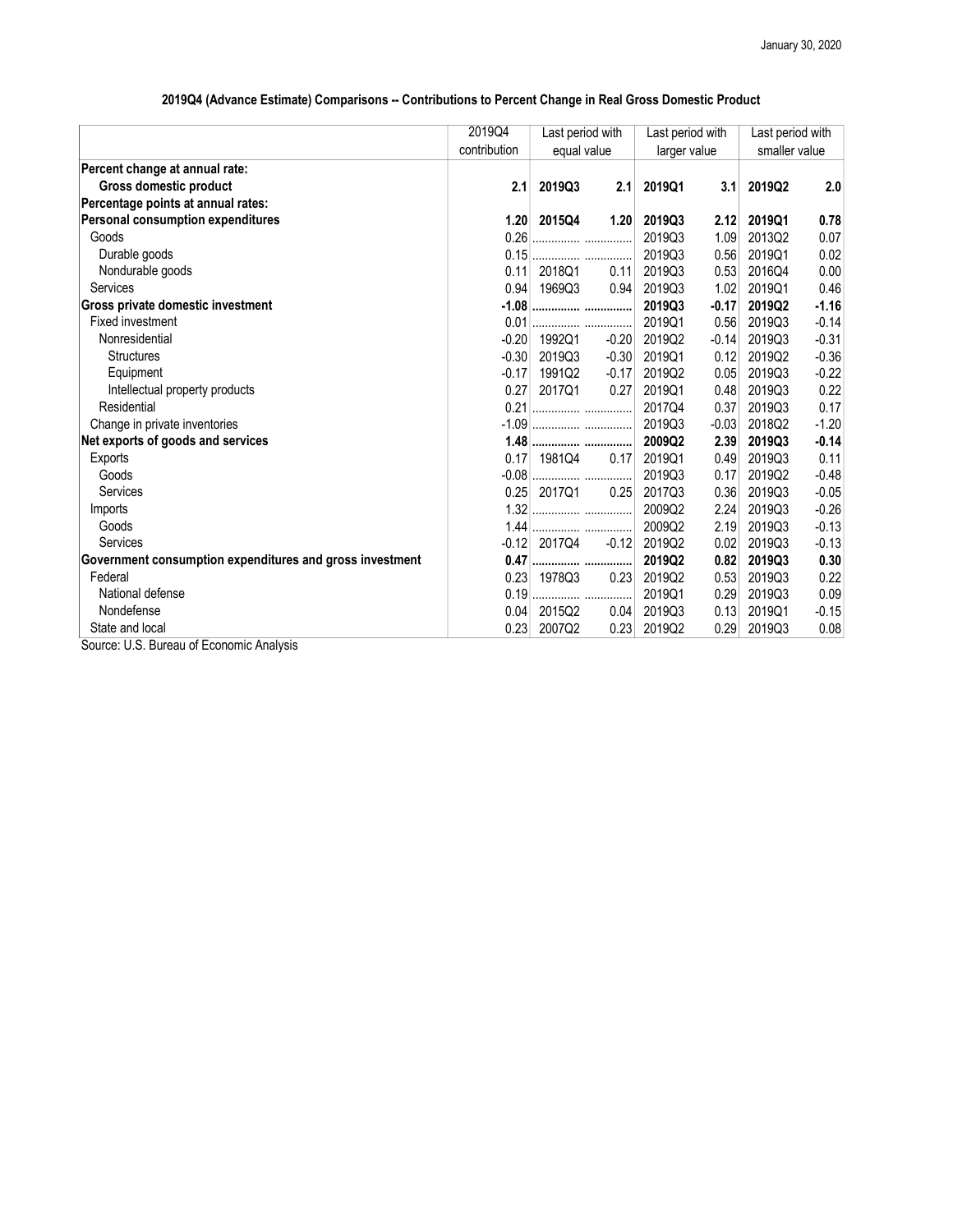## 2019 (Advance Estimate) Comparisons -- Percent Change From Preceding Period in Real Gross Domestic Product and Related Measures

[Percent]

|                                                          | 2019<br>% change | Last period with<br>equal value |          | Last period with<br>larger value |         | Last period with<br>smaller value |         |
|----------------------------------------------------------|------------------|---------------------------------|----------|----------------------------------|---------|-----------------------------------|---------|
| Gross domestic product (GDP)                             | 2.3              |                                 |          | 2018                             | 2.9     | 2016                              | 1.6     |
| Personal consumption expenditures                        | 2.6              | 2017                            | 2.6      | 2018                             | 3.0     | 2013                              | 1.5     |
| Goods                                                    | 3.8              |                                 |          | 2018                             | 4.1     | 2016                              | 3.6     |
| Durable goods                                            | 4.7              |                                 |          | 2018                             | 6.3     | 2009                              | $-6.1$  |
| Nondurable goods                                         | 3.3              | 2006                            | 3.3      | 2015                             | 3.4     | 2018                              | 3.0     |
| Services                                                 | 2.1              | 1982                            | 2.1      | 2018                             | 2.5     | 2017                              | 2.0     |
| <b>Gross private domestic investment</b>                 | 1.8              |                                 |          | 2018                             | 5.1     | 2016                              | $-1.3$  |
| Fixed investment                                         | 1.3              |                                 |          | 2018                             | 4.6     | 2009                              | $-16.0$ |
| Nonresidential                                           |                  |                                 |          | 2018                             | 6.4     | 2016                              | 0.7     |
| <b>Structures</b>                                        | $-4.4$           |                                 |          | 2018                             | 4.1     | 2016                              | $-5.0$  |
| Equipment                                                | 1.4              |                                 |          | 2018                             | 6.8     | 2016                              | $-1.3$  |
| Intellectual property products                           | 7.7              | 1967                            | 7.7      | 2016                             | 7.9     | 2018                              | 7.4     |
| Residential                                              | $-1.5$           | 2018                            | $-1.5$   | 2017                             | 3.5     | 2010                              | $-3.1$  |
| Change in private inventories                            |                  |                                 |          |                                  |         |                                   |         |
| Net exports of goods and services                        |                  |                                 |          |                                  |         |                                   |         |
| Exports                                                  | 0.0              | 2016                            | 0.0      | 2018                             | <br>3.0 | 2009                              | -8.4    |
| Goods                                                    | 0.2              |                                 |          | 2018                             | 4.3     | 2015                              | $-0.4$  |
| Services                                                 | $-0.4$           | 1972                            | $-0.4$   | 2018                             | 0.7     | 2016                              | $-1.1$  |
| Imports                                                  | 1.0              |                                 |          | 2018                             | 4.4     | 2009                              | $-13.1$ |
| Goods                                                    | 0.2              |                                 |          | 2018                             | 5.0     | 2009                              | $-15.3$ |
| Services                                                 | 4.1              |                                 |          | 2017                             | 4.4     | 2018                              | 1.6     |
| Government consumption expenditures and gross investment |                  |                                 |          | 2009                             | 3.5     | 2018                              | 1.7     |
| Federal                                                  | 3.5              |                                 |          | 2010                             | 4.1     | 2018                              | 2.9     |
| National defense                                         | 4.9              | 1987                            | 4.9      | 2009                             | 5.7     | 2018                              | 3.3     |
| Nondefense                                               | 1.6              | 1979                            | 1.6      | 2018                             | 2.4     | 2017                              | 0.8     |
| State and local                                          | 1.6              | 1952                            | 1.6      | 2016                             | 2.6     | 2018                              | 1.0     |
| <b>Addenda:</b>                                          |                  |                                 |          |                                  |         |                                   |         |
| Final sales of domestic product                          | 2.2              | 2016                            | 2.2      | 2018                             | 2.8     | 2013                              | 1.6     |
| Gross domestic purchases                                 | 2.4              |                                 |          | 2018                             | 3.1     | 2016                              | 1.9     |
| Final sales to domestic purchasers                       | 2.3              |                                 |          | 2018                             | 3.0     | 2013                              | 1.3     |
| Final sales to private domestic purchasers               | 2.3              |                                 |          | 2018                             | 3.3     | 2013                              | 2.2     |
| Gross domestic income (GDI)                              |                  |                                 |          |                                  |         |                                   |         |
| Average of GDP and GDI                                   |                  |                                 |          |                                  |         |                                   |         |
| Gross national product (GNP)                             |                  |                                 |          |                                  |         |                                   |         |
| Disposable personal income                               | 3.0              | 2002                            | 3.0      | <br>2018                         | 4.0     | 2017                              | 2.9     |
| <b>Current-dollar measures:</b>                          |                  |                                 |          |                                  |         |                                   |         |
| <b>GDP</b>                                               | 4.1              |                                 |          | 2018                             | 5.4     | 2016                              | 2.7     |
| Final sales of domestic product                          | 4.1              | <br>2012                        | 4.1      | 2018                             | 5.3     | 2016                              | 3.3     |
| Gross domestic purchases                                 | 4.0              | 2012                            | 4.0      | 2018                             | 5.6     | 2016                              | 2.6     |
| Final sales to domestic purchasers                       | 3.9              | 2001                            | 3.9      | 2018                             | 5.5     | 2016                              | 3.2     |
| Final sales to private domestic purchasers               | 3.8              | 2007                            | 3.8      | 2018                             | 5.5     | 2016                              | 3.4     |
| <b>GDI</b>                                               |                  |                                 |          |                                  |         |                                   |         |
| Average of GDP and GDI                                   |                  |                                 |          |                                  |         |                                   |         |
| <b>GNP</b>                                               |                  |                                 |          |                                  |         |                                   |         |
| Disposable personal income                               | 4.4              | 2005                            | .<br>4.4 | 2018                             | 6.1     | 2016                              | 2.8     |
| Chain-type price measures:                               |                  |                                 |          |                                  |         |                                   |         |
| Gross domestic purchases                                 | 1.6              | 2014                            | 1.6      | 2018                             | 2.4     | 2016                              | 0.7     |
| Gross domestic purchases excluding food and energy       | 1.7              | 2014                            | 1.7      | 2018                             | 2.3     | 2016                              | 1.1     |
| <b>GDP</b>                                               | 1.8              | 2014                            | 1.8      | 2018                             | 2.4     | 2016                              | 1.0     |
| GDP excluding food and energy                            | 1.9              | 2017                            | 1.9      | 2018                             | 2.5     | 2016                              | 1.3     |
| GDP implicit price deflator                              | 1.8              | 2013                            | 1.8      | 2018                             | 2.4     | 2016                              | $1.0$   |
| <b>PCE</b>                                               | 1.4              | 1965                            | 1.4      | 2018                             | 2.1     | 2016                              | 1.0     |
| PCE excluding food and energy                            | 1.6              | 2017                            | 1.6      | 2018                             | 1.9     | 2015                              | 1.2     |
| Market-based PCE                                         | 1.3              |                                 |          | 2018                             | 1.8     | 2016                              | 0.7     |
|                                                          |                  |                                 |          |                                  |         |                                   |         |
| Market-based PCE excluding food and energy               | 1.6              | 2018                            | 1.6      | 2012                             | 1.8     | 2017                              | 1.3     |